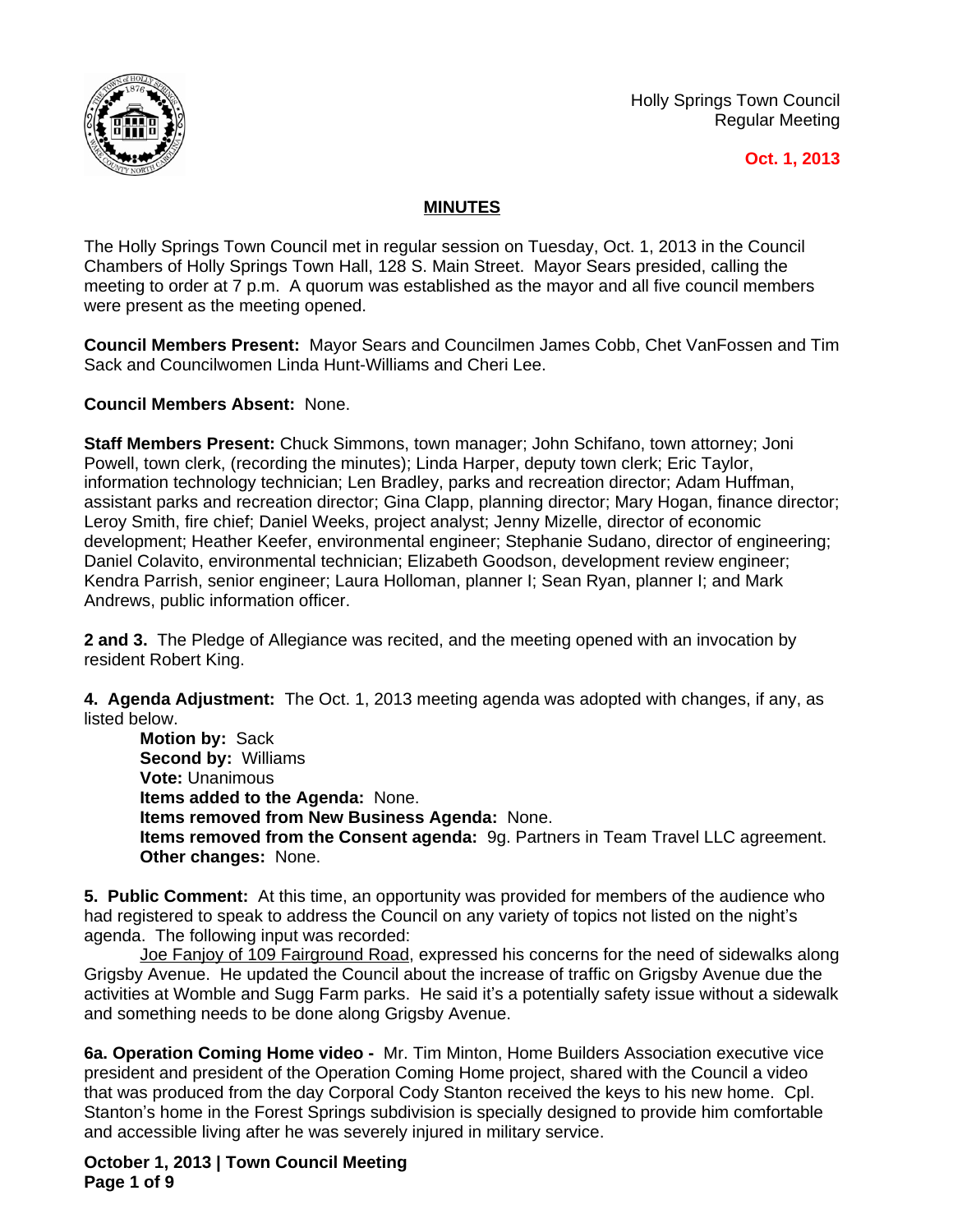He said the home was made possible for Cpl. Stanton at no charge to him through a partnership among sponsors, the Town of Holly Springs and the builder, Royal Homes. **Action:** None.

**7a. Novartis Facility Update -** Mr. Chris McDonald, representative of Novartis Vaccines and Diagnostics, addressed the Town Council and citizens with an update on the facility. **Action:** None.

**7b. Green Oaks Parkway Funding Report -** Ms. Sudano reported to bring the Town Council up to date on funding of the Green Oaks Parkway project. This report is coming now because the Town recently has just reached the point in fee collection from development of lots in the Twelve Oaks residential subdivision in an amount to fully reimburse the Town for funds it committed to the project.

Ms. Sudano said by way of background, the original developer for Twelve Oaks committed in 2004 to constructing a new road through the business park to reach the subdivision. In exchange for building this two-lane, median-divided section (with plans for the Town to later expand to four lanes), the original developer would be "forgiven" for all transportation fee credits, as the anticipated cost of the road exceeded the amount of fee credits, in 2004.

In 2007-2008, the expansion of the road to four lanes was accelerated because of commitments the Town made to Novartis. At this time the two-lane section was being constructed by the developer, and it was thought by staff and management to be an efficient use of resources to have the developer make certain adjustments to his two-lane work (such as expanding culverts and grading for the additional two lanes) to prepare for the town's work in building the additional two lanes. The Town would pay the developer directly for this additional work. In Feburary 2008, the developer (the previous developer of Twelve Oaks) defaulted on contracts with its contractor and could not finish its obligations to the Town for constructing the two-lane section (which included some "add-on" work for accommodating four-lane work).

In July 2008, the Town, the developer, and its contractor (Fowler Construction) entered into an agreement whereby the Town would pay progress payments to Fowler monies representing both:

1) the money it owed the developer for the "add-on" work, and

2) a portion of the money the developer owed its contractor.

The money that the Town paid the contractor on behalf of the developer would be re-couped by the Town through collecting transportation fees that previously were "forgiven" under the 2004 agreement with the developer. This amount was \$495,734.06. The Town now has collected enough transportation fees from new construction at Twelve Oaks to reimburse itself for this money that was paid for the construction of the Green Oaks Parkway two-lane portion, and now (as provided for in the developer agreement) the developer is entitled to credits for future transportation fees until such time as the credits are exhausted.

She said the Green Oaks Parkway is very much an asset for the Town, and a centerpiece for the beautiful Holly Springs Business Park. The funding of a portion of this project is an example of the creative and resourceful partnerships between developers, the Town, (and sometimes NCDOT) that allow the Town to meet critical and expensive infrastructure needs.

**Action:** None.

**7c. National Pollutant Discharge Elimination Systems, Phase II Stormwater Program -** Mr. Colavito reported on the Town's National Pollutant Discharge Elimination System (NPDES) Phase II Stormwater program that was audited for permit compliance in February 2013 by the North Carolina Division of Water Quality (NCDWQ.)

In summary, the focus of the recent audit was on Pollution Prevention and Good Housekeeping for Municipal Operations.

Mr. Colavito said NCDWQ staff took their own tour of the Town prior to contacting Town staff. During this unescorted tour, they were looking at:

**October 1, 2013 | Town Council Meeting Page 2 of 9**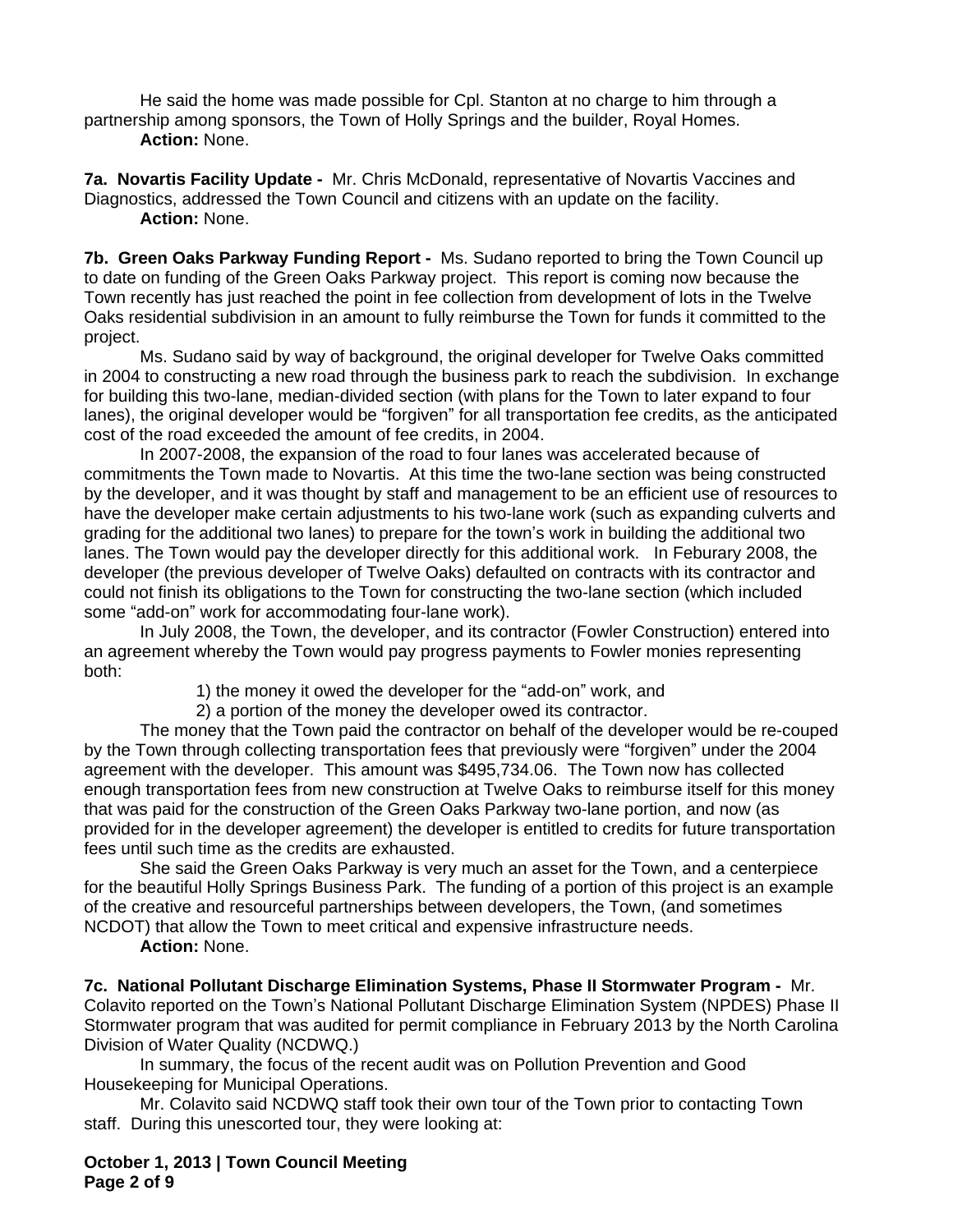- The maintenance, condition and cleanliness of our parking lots, right-of-way areas, storm drainage network and outfalls;
- The condition of stormwater Best Management Practices (BMPs) and other areas of potential stormwater pollution concerns.

NCDWQ staff then met with Engineering staff for a presentation on the program and to ask questions designed to see how we are doing on achieving compliance with the following six measures of our stormwater permit.

NCDWQ staff then visited a Town-owned facility of their choice, the Public Works site. NCDWQ conducted a facility inspection and reviewed with facility staff standard operating procedures (SOPs), onsite pollution prevention practices, and field/site staff knowledge of spill response and best management practices.

On May 8, NCDWQ provided the Town with a follow-up letter, with recommendations for the Town's program going forward.

**Action:** None.

**8a. Public Hearing: Rezoning Petition 13-REZ-11-** Mr. Ryan said that this item was tabled from the Sept. 17 Town Council meeting to allow the applicant to organize the required neighborhood meeting with adjacent property owners. The applicant has since held the neighborhood meeting and submitted the required report to the Department of Planning and Zoning and this item is ready for consideration by the Town Council.

He said the Town has received a request for a zone map change for 3519 Crittenden Lane, located Southeast of the intersection of N. Main Street and Sunset Lake Road/Old Smithfield Road in the northern portion of the Town limits. The applicant is requesting to rezone the property from R -MF-8: Multifamily Residential to R-10: Residential. The parcel was rezoned in 2000 to R-10 SUD: Residential Special Use District in order to allow for a multifamily building to be constructed with a Special Use Permit. An 8 unit senior apartment building was originally proposed for this site back in 2001, however plans for that project never came to fruition and the property has remained vacant since.

He said in 2002, the new UDO was adopted and this parcel was given the designation of R-MF-8: Residential Multifamily in order to conform to the new zoning classifications of the UDO. The applicant is requesting the zoning of this property be designated back to the R-10: Residential district.

While staff believes that the requested R-10: Residential zoning designation is not in conformance with the mixed use designation of the Future Land Use Plan, the R-10: Residential district provides an appropriate density and compatible use for the area along Crittenden Lane. Staff believes that the R-MF-8: Multifamily Residential zoning district is much less compatible with existing land uses surrounding the property. Since the area surrounding Crittenden Lane remains largely undeveloped, a mix of uses including commercial, business, and residential, is possible once the area becomes more developed in the future.

He noted that the Planning Board had reviewed the petition and recommends approval.

With that explanation completed, Mayor Sears opened the public hearing. The following comments were recorded: None.

There being no comments, the public hearing was closed.

**Action #1:** The Council approved a motion to accept the following statements as being true: *"The requested zone map change from R-MF-8: Multifamily Residential to R-10: Residential is not consistent with the Vision of Holly Springs Comprehensive Plan Future Land Use Plan Map which indicates this property as Mixed Use, allowing for a wide range of commercial, business, and residential land uses. However, the R-10 Residential District, which sets the maximum allowed residential density at 3.25 units/acre, is appropriate and compatible with surrounding land uses and is consistent with the spirit and intent of the Vision of Holly Springs Comprehensive Plan."*

**Motion by:** Sack **Second by:** Lee **Vote:** Unanimous

**October 1, 2013 | Town Council Meeting Page 3 of 9**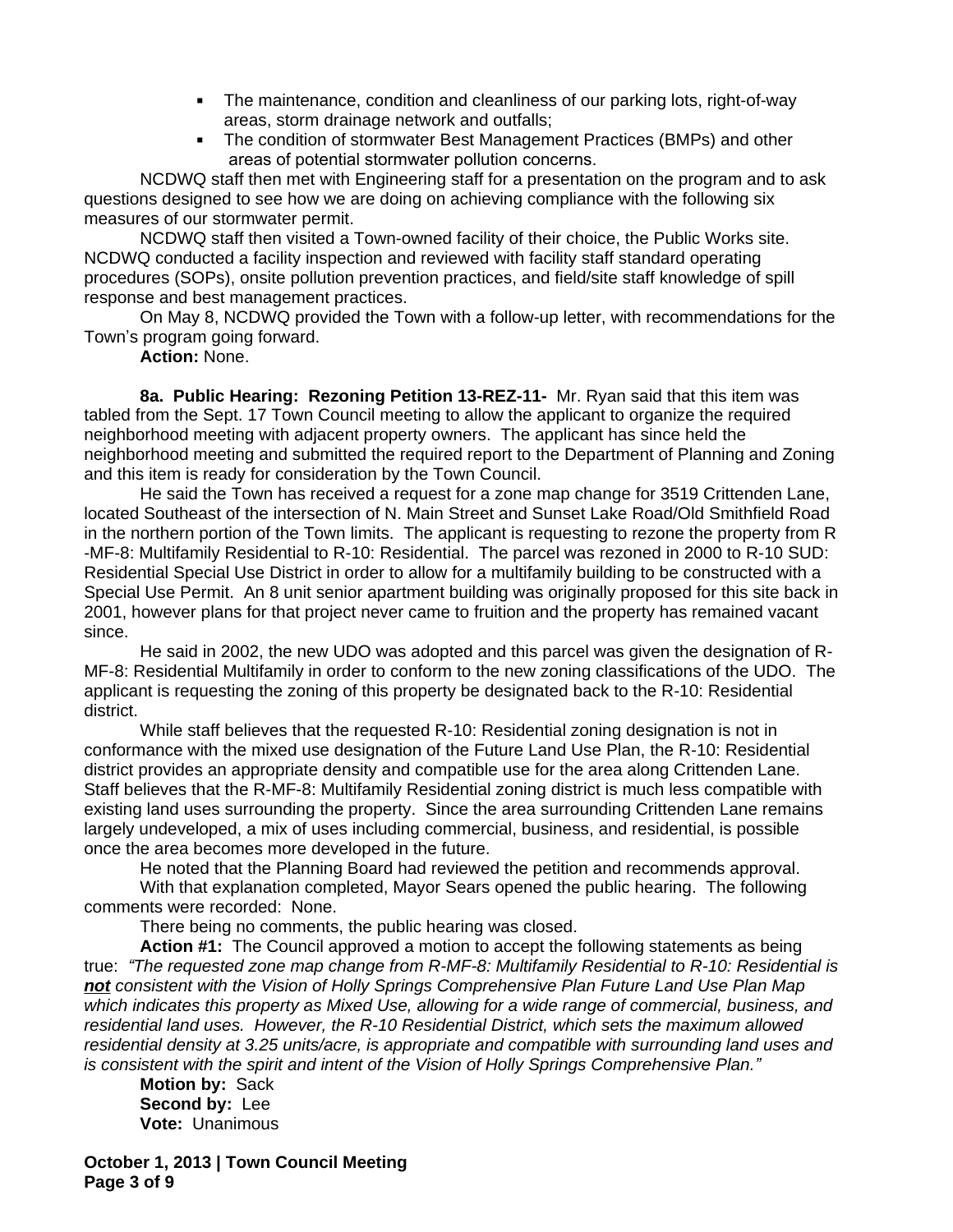**Action #2:** The Council approved a motion to adopt Ordinance 13-REZ-11 to approve Zone Map Change Petition #13-REZ-11 to change the zoning of 1.15 acres of Wake County PIN # 0740825920 from R-MF-8: Multifamily Residential to R-10: Residential as submitted by Thompson & Associates.

**Motion by:** Cobb **Second by:** VanFossen **Vote:** Unanimous *A copy of Rezoning Ordinance 13-REZ-11 is attached to these minutes.*

**8b. Public Hearing: Rezoning Petition 13-REZ-12 –** Ms. Holloman said this item was tabled from the Sept. 17 Town Council meeting to allow the applicant to organize the required neighborhood meeting with adjacent property owners. The applicant has since held the neighborhood meeting and submitted the required report to the Department of Planning and Zoning and this item is ready for consideration by the Town Council.

Ms. Holloman said the Town has received a request to rezone one parcel totaling approximately 0.42 acres from R-15: Residential to LB: Local Business. The subject parcel is located along Avent Ferry Road between GB Alford Highway and Elm Street.

She noted that the Planning Board had reviewed the petition and recommends approval. With that explanation completed, Mayor Sears opened the public hearing. The following comments were recorded: None.

There being no comments, the public hearing was closed.

**Action #1:** The Council approved a motion to accept the following statements as being true: *"The requested zone map change from R-15: Residential to LB: Local Business is consistent with Vision Holly Springs: Comprehensive Plan since the Village District Area Plan designates this area for mixed use. The Local Business zoning district will allow for pedestrian-friendly commercial uses consistent with the mixed use vision in the VDAP."*

**Motion by:** Williams **Second by:** VanFossen **Vote:** Unanimous

**Action #2:** The Council approved a motion to adopt Ordinance 13-REZ-12 to approve Zone Map Change Petition #13-REZ-12 to change the zoning of approximately 0.42 acres of Wake County PIN# 0648892798 from R-15: Residential to LB: Local Business as submitted by Doug Ledson.

**Motion by:** Williams Second by: Cobb **Vote:** Unanimous *A copy of Rezoning Ordinance 13-REZ-12 is attached to these minutes.*

**9. Consent Agenda:** The Council approved a motion to approve all items on the Consent Agenda. The motion carried following a motion by Councilman Sack, a second by Councilman Cobb and a unanimous vote. The following actions were affected:

9a. Minutes – The Council approved minutes of the Council's regular meeting held Sept. 17, 2013.

9b. Annexation A13-09 – The Council adopted Resolution 13-39 to direct town clerk to investigate the sufficiency of annexation petition A13-09 and setting a public hearing on the question of annexation for Tuesday, Oct. 15, 2013. *A copy of Resolution 13-39 is attached to these minutes.*

9c. Budget Amendment, \$20,000 - The Council adopted an amendment to the FY 2013-14 budget in the amount of \$20,000 for appraisals for Main Street Extension project. *A copy of the budget amendment is attached to these minutes.*

**October 1, 2013 | Town Council Meeting Page 4 of 9**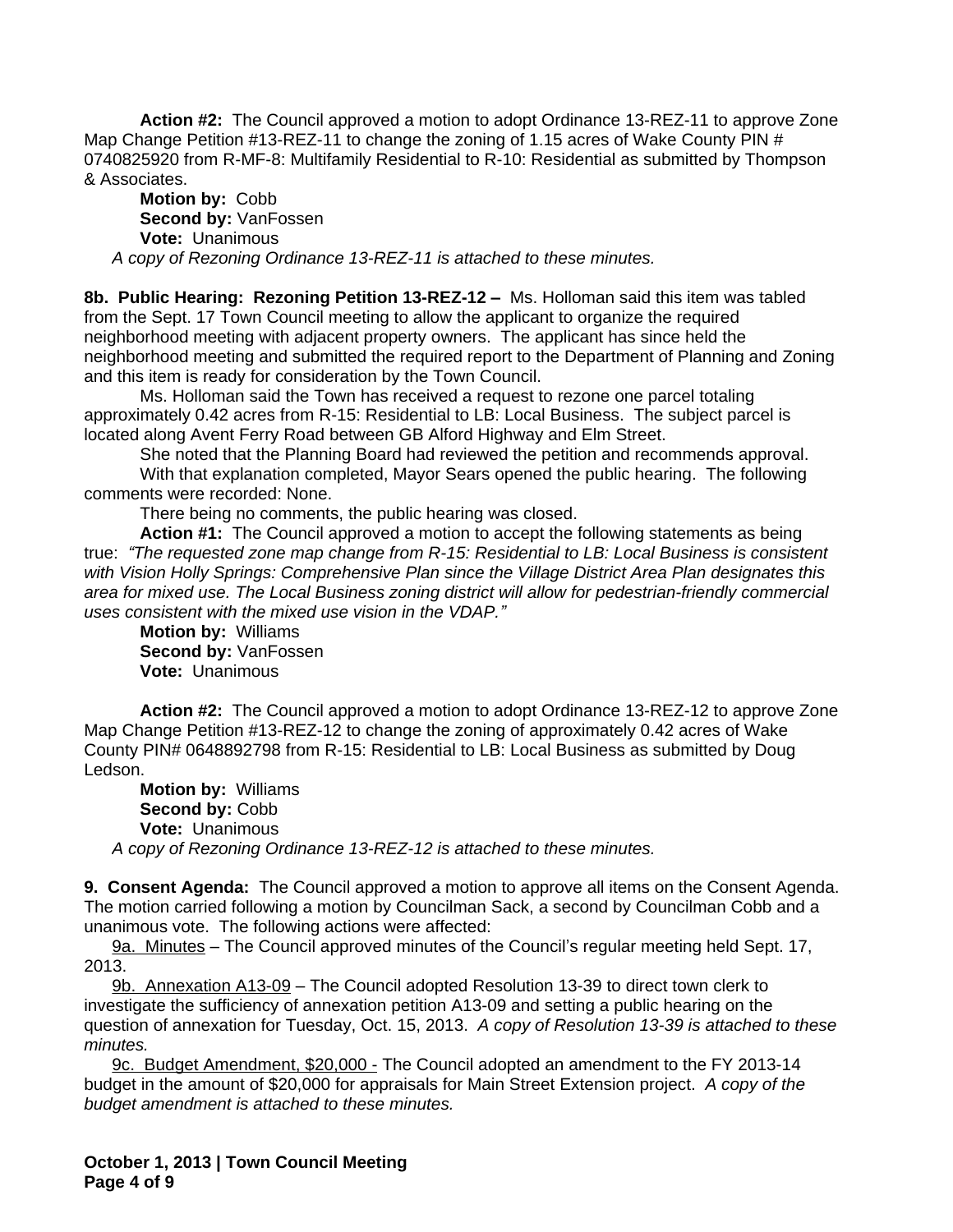9d. Budget Amendment, \$25,000 – The Council adopted an amendment to the FY 2013-14 budget in the amount of \$25,000 for legal fees for the Law Enforcement Center project. *A copy of the budget amendment is attached to these minutes.* 

9e. Budget Amendment, \$1.5 Million – The Council adopted an amendment to the FY 2013-14 budget in the amount of \$1.5 million to establish a project budget for the fiber optic network project. *A copy of the budget amendment is attached to these minutes.*

9f. Halloween – The Council adopted Resolution 13-40 urging a safe and courteous Halloween. *A copy of Resolution 13-40 is attached to these minutes.*

9g. SWAC State Soccer Tournament – This item was removed from Consent agenda during agenda adjustment.

9h. Sugg Farm Park Driveway Widening Project - The Council approved to enter a contract with Advanced Construction Inc., for widening and entrance gate of Sugg Farm Park driveway project and budget amendments in the amount of \$30,000.

9i. Consolidate Tax Listing and Collection Function Agreement – The Council approved to enter a municipal agreement with Wake County to consolidate tax listing and collection functions.

**10a. North Main Athletic Complex, Phase 2, 13-DP-05** – Ms. Holloman said in May of 2013 the Town moved forward with the development of approximately 42.28 acres along N. Main Street and GB Alford Highway for the North Main Athletic Complex. Under the subject zoning district, Community Business, public recreation uses such as community centers, athletic stadiums, public parks and so forth are Special Exception Uses, pursuant to this the project received Special Exception Use approval in May, 2013. Phase 1 was also approved at that time. That phase will feature 2 regulation size artificial turf soccer fields that will allow for multiple youth fields, nine tennis courts, as well as, associated parking areas.

She said currently, the Town is moving forward with Phase 2 of the complex, which will incorporate the multi-sport athletic stadium slated to feature between 1800-2000 permanent seats, which is forecasted to be open in spring 2015, as well as, a convocation center and miracle league athletic field that will be constructed at a later time.

Council members asked about future parking and parking needs. Mr. Bradley said the Town could secure additional property in the future if needed.

A petition for a waiver of regulations of UDO Section UDO Section 7.04, Off-Street Parking Regulations may only be granted upon the presentation of sufficient evidence to determine:

- $\triangleright$  The nature and location of the proposed building or structure, and:
- $\triangleright$  The maximum number of students, employees, quests, customers, or clients who can reasonably be expected to use the proposed building or structure at one time, and;
- $\triangleright$  The quantity of existing public or private parking on the lot or in the integrated center, business park or industrial park that can reasonably be expected to be available when the building or structure is in use, or;
- $\triangleright$  The reduction of required off-street parking spaces will result in preserving existing vegetation on the property, or;
- $\triangleright$  A land banked area for future off-street parking spaces is provided on the lot or within the integrated center, Business Park or industrial park that is of sufficient size and layout to effect compliance with the basic minimum requirements of this UDO is indicated on the approved plans. Such land banked area shall not be used for any form of development unless an amended alternate parking plan is submitted, and approved, that indicates compliance with the provisions of this sub-Section.

**Action #1:** Having made the necessary findings of fact, the Council approved a motion to grant a waiver of regulations of UDO Section 7.04, Off-Street Parking regulations, for petition #13- DP-05 for North Main Athletic Complex Phase 2, to allow for a reduction in the number of off-street parking spaces by 321 spaces, or approximately 24.5% percent, from 1319 parking spaces to 998 parking spaces as submitted by Withers & Ravenel.

**Motion by:** Sack **Second by:** Cobb

**October 1, 2013 | Town Council Meeting Page 5 of 9**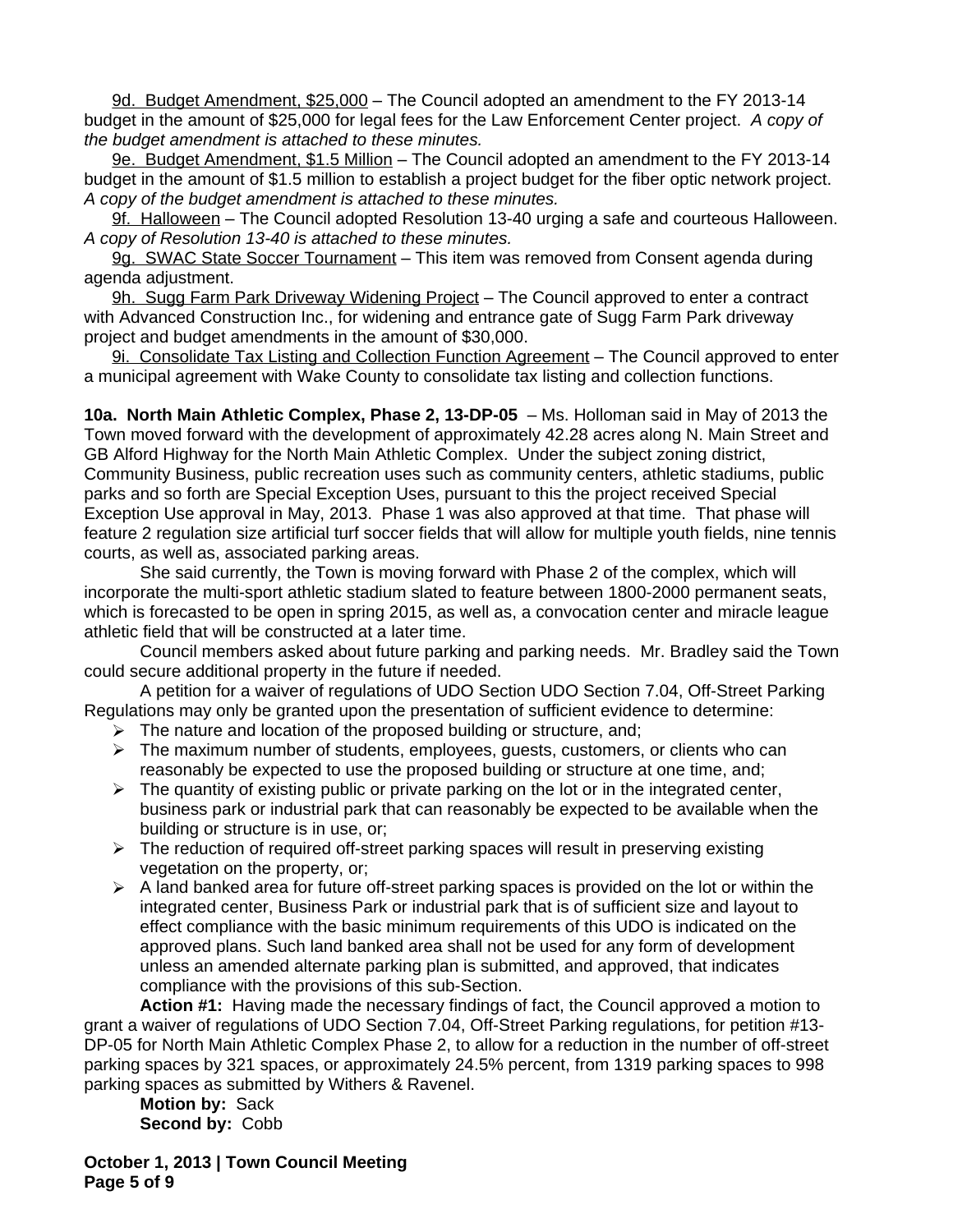**Vote:** Unanimous.

*A copy of waiver finding of facts is attached to these minutes.*

**Action #2:** The Council approved a motion to approve Development Petition #13-DP-05 for North Main Athletic Complex Phase 2 as submitted by Withers & Ravenel, Inc., project number 02130012, dated revised September 16, 2013 with the following conditions:

1) Prior to construction of the convocation center and miracle league field,

a. This plan is to be amended to show the building and field footprint and elevations of all structures.

b. The elevations for all new structures with the convocation center and/or miracle league field shall be submitted to the Department of Planning & Zoning for review and approval and shall be in harmony with the existing buildings in regards to similar materials and colors and comply with all applicable UDO regulations.

- 2) Signage depicted on the architectural elevations is conceptual only and shall be required to obtain all necessary UDO permits in accordance with the requirements of the UDO.
- 3) Note that the North Main Athletic Complex Phase 1 Development Plan will have to be changed and submitted for approval to reflect what is being shown on this plan. The following items must be revised on the Phase 1 resubmittal:
	- a. The revised collector road alignment and any site revisions from the change.
	- b. The 10'x10' culvert pedestrian crossing under the collector road
	- c. Show the greenway connection to the culvert and label the portion to be constructed with phase 1.
	- d. Show the location of the future greenway on the Wake County property (dashed line or arrow) to show approximate location and connection to be made to the existing culvert under NC55 Bypass.
	- e. The Main Street and site access road intersection may not require a signal immediately, review and verify that the landscaping shown in the median on Main Street will not impede sight distance for this intersection.
- 4) The utility easements that are within the plaza area shown on this plan cannot have any structures or landscaping placed within them.
- 5) This project will be required to meet Town's NPDES Phase II Post Construction.
- 6) Resubmit the Control of Access Break Package to reflect the new intersection alignment with NC 55 Bypass as soon as possible. We will forward this to NCDOT, however you will need to follow up to obtain control of access approval as quickly as possible.
- 7) The following items are required prior to or with the first construction drawing submittal:
	- a. A revised lighting plan as necessary to include the athletic field lighting shall be submitted to the Department of Planning & Zoning for review. If it is determined the revised lighting plan exceeds maximum light levels it will be required to go through a formal waiver process and receive approval from the Town Council.
	- b. All items listed on the Stormwater Submittal Checklist, Form #16003
	- c. Provide completed Industrial Waste survey short form.
	- d. Provide the Grease Trap Form as required for all businesses that will be handling fats, oils, or grease (i.e. restaurants).
	- e. Show that the Main Street service parking lot and access for this parking lot can serve as a shared access in the future.
	- f. Verify that the specific locations for water services, meters, backflow, fire lines, fire hydrants, etc. associated with the stadium, locker room, concourse area are shown and screened appropriately.
- 8) The following items are required prior to construction drawing approval:
	- a. Approval of Stormwater Management Plan is required prior to issuance of a land disturbance permit or construction drawing approval.
	- b. Payment of the Stormwater Fee-in-Lieu will be required.

**October 1, 2013 | Town Council Meeting Page 6 of 9**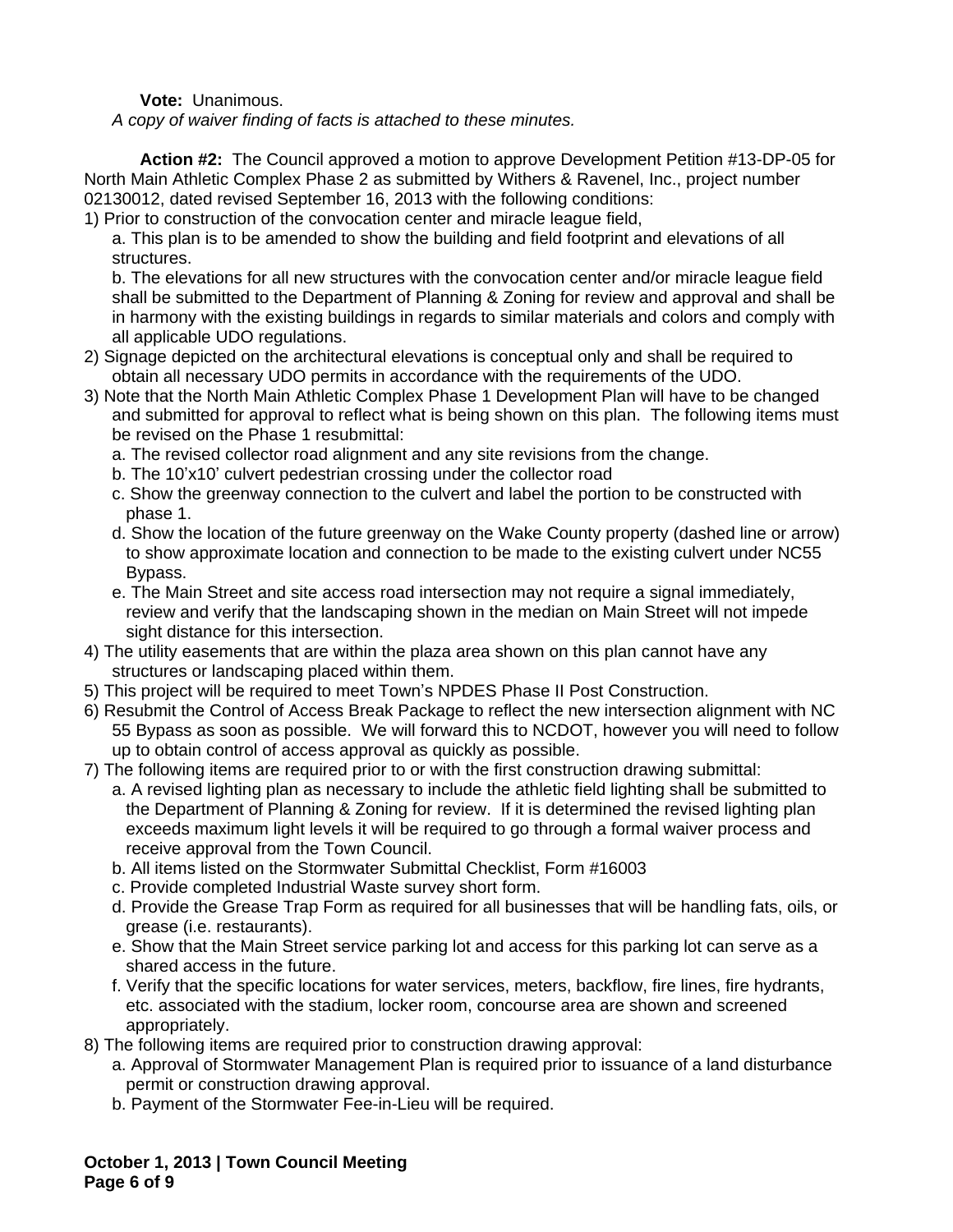- c. All environmental permits must be obtained prior to construction drawing approval and/or issuance of a land disturbance permit for the entire project.
- d. Note that the pavement design will require NCDOT approval.
- e. Show landscaping along the NC 55 Bypass median to match the existing Holly Springs Towne Center median plantings.
- 9) The following items must be addressed within 10 days of Town Council approval:
	- a. Final plans must be submitted with the design professional's signature and seal on all applicable sheets.
	- b. Graphically show where all travel lanes for access by emergency vehicles and garbage including the area through the plaza area on sheet C1.7. Label this area clearly on the plans to state that no structure can obstruct this emergency access.
	- c. Show traffic signals for all intersections that will be signalized on NC 55 Bypass and Main Street.

**Motion by:** Williams **Second by:** Cobb **Vote:** Unanimous.

**10b. Fiber Optic Network Project** – Mr. Wilson said Town staff and engineering/consulting firm CTC evaluated nine bid responses ranging from \$1,164,600.90 to \$2,362,050.45.

He said that extensive evaluation of bids was given to determine which vendor was the lowest, most responsible, and most responsive bidder, when taking into consideration quality and performance of the contractor was completed by town staff and paid consultants.

This evaluation involved weighted scoring guidelines provided to all bidders on the criteria to determine the most responsible and most responsive bidders. When the evaluation was completed, ComTran of Buford, Georgia had the most complete proposal and fit the project requirements. Their proposal pricing of \$1,302,336.20 also is still within the budgeted fund allocation for the construction portion of the project. ComTran's proposal is the fifth lowest bid proposal, so re-evaluation of the lowest priced bidders took place by IT staff during the process to ensure the weighted scoring was accurate.

He said the lowest two bidders were disqualified as nonresponsive for providing incomplete information that all bidders were required to provide. Another of the lowest bidders was disqualified as not responsible and non-responsive. The other lowest bidder had references that provided mixed reviews of the company's capabilities and field management. As well as scoring the highest during the review process, ComTran's references were excellent, and past performance reflects that they will be a great fit with the Town and CTC to complete the project successfully. The evaluation process will help protect the Town on cost overruns and conflicts that can delay the project.

He said staff and engineers with CTC agree in the evaluation that ComTran is the lowest, most responsive, and most responsible bidder when taking into consideration quality and performance of the contractor. It is requested that Council approve the bid submitted by ComTran and approve a contract for construction of the fiber optic network.

**Action:** The Council approved a motion to award construction contract to ComTran, in the amount of \$1,302,336.20 for the Town's fiber optic network project.

**Motion by:** Sack **Second by:** Cobb **Vote:** Unanimous.

**10c. CIP Sidewalk Projects** – Ms. Parrish explained that in 2004 staff created a sidewalk capital improvement plan, which was used as a list for completion of important segments of sidewalk as funds were allocated. She said currently most of those projects have been completed from the 2004 list.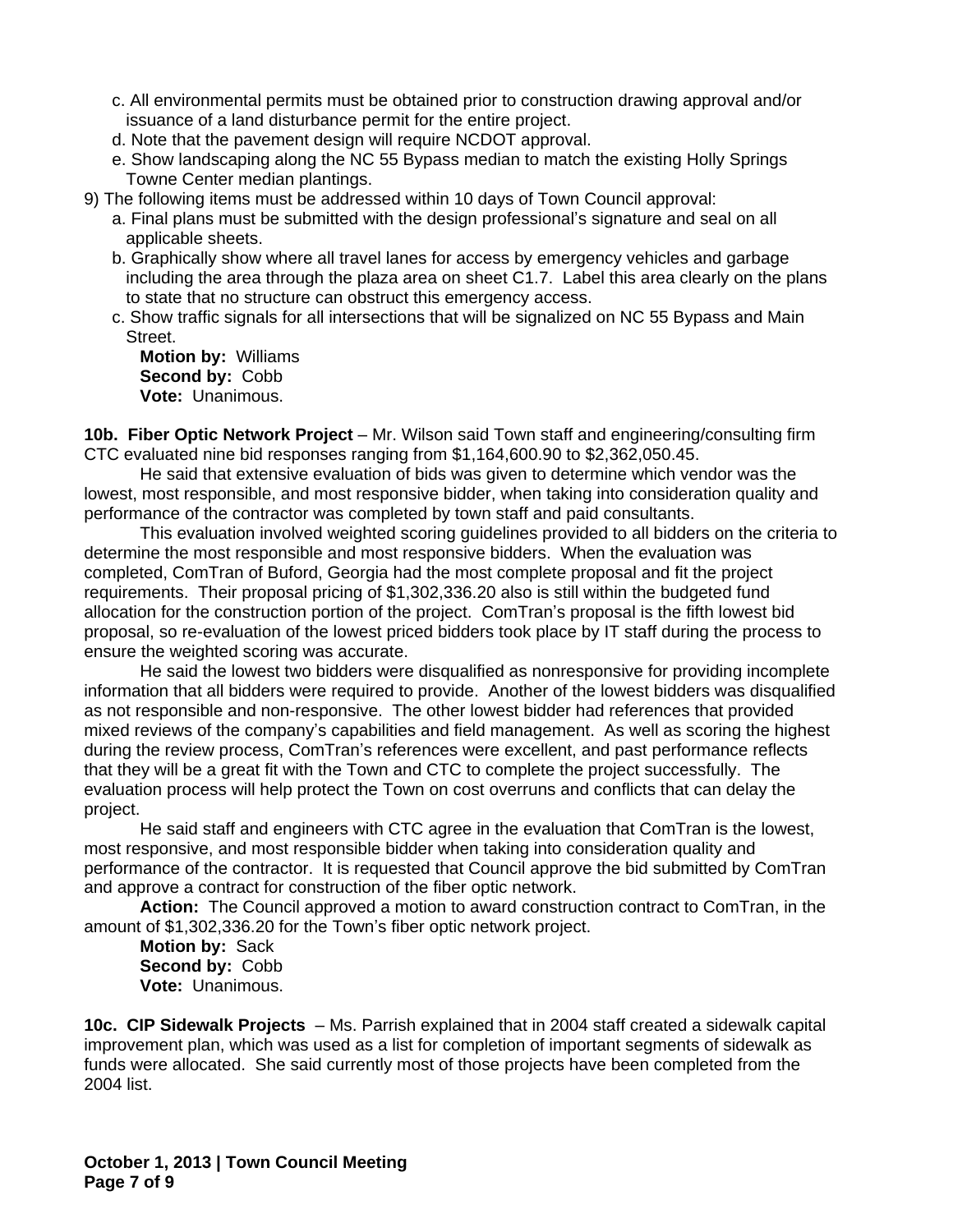She said the recently completed CIP outlined where there is existing sidewalks and where the most needed sections in Town remain. Staff assembled a list of projects and assigned an objective criteria ranking to formulate the sidewalk CIP list.

She said several projects have been added since the Board approved the 2012 Sidewalk CIP matrix and these projects are highlighted. The plan is to work through the list as funds become available. In some cases, as parameters change - such as development in close vicinity or key easement pieces become available - projects may shift in order. However, this will be used as a guide for staff and the Council, she added.

Ms. Parrish said the top three sidewalk projects are an unserved curb on Grigsby Avenue; a portion along Avent Ferry Road; and Cayman Avenue from Guadalupe to Main Street.

She also suggested that development along Grigsby Avenue near the entrance of Sugg Farm should result in all or most sidewalk leading into the park's being completed.

Councilman Sack asked if adoption of the matrix would lock the Town into the numbered order listed in the matrix.

Ms. Parrish said it would be better to use the matrix as a project list with no regard to the numbering so the Town would have the latitude to take on projects as funds and opportunities become available.

Mr. Simmons agreed. He noted that as bids come in under budget, then leftover funds could be used to do some of the smaller projects, regardless of their assigned number.

**Action:** The Council approved a motion to endorse the 2013 Sidewalk CIP matrix as presented and on file in the Engineering department.

**Motion by:** Sack **Second by:** Williams **Vote:** Unanimous.

**10d. Avent Ferry Road Widening Project** – Ms. Parrish said this request is to consider approval of entering a municipal agreement with NCDOT for funding of the design and environmental work for widening of Avent Ferry Road. She said NCDOT and CAMPO approved grant funds for the environmental and design work for the widening of Avent Ferry Rd from the Bypass to Piney Grove Wilbon Rd. This grant is an 80% contribution grant (or \$144,000 max.) from NCDOT, with a 20% match being required from the Town.

She said funds will be addressed at time of awarding a contract to a consultant.

**Action:** The Council approved a motion to adopt Resolution 13-41 to enter into a municipal agreement with NCDOT to accept funding for the design and environmental study of Avent Ferry Road widening project.

**Motion by:** VanFossen **Second by:** Cobb **Vote:** Unanimous.

*A copy of Resolution 13-41 and draft NCDOT municipal agreement is attached to these minutes.*

**10e. I-540 Extension** – Mr. Eric Midkiff, project engineer of NC Department of Transportation said that as all know, the NCDOT has recently begun work again on I540, which will be extended from its current terminus at NC 55 Business south and east through Town.

He made a presentation of the progress of I540 project, history, upcoming meetings and schedule. He explained that a federal law requires the state to conduct a robust investigation of alignment alternatives. There are 17 corridors being studied before the final few are chosen for indepth review.

In Holly Springs, one of the 17 corridors has been protected for the past 20 years, and town officials would hope that corridor ultimately is chosen. It is depicted on maps as the orange route.

**Action:** The Council approved a motion to adopt Resolution 13-42 endorsing the original protected (orange) corridor for I-540 Triangle Expressway Southeast extension.

**Motion by:** Sack

**October 1, 2013 | Town Council Meeting Page 8 of 9**